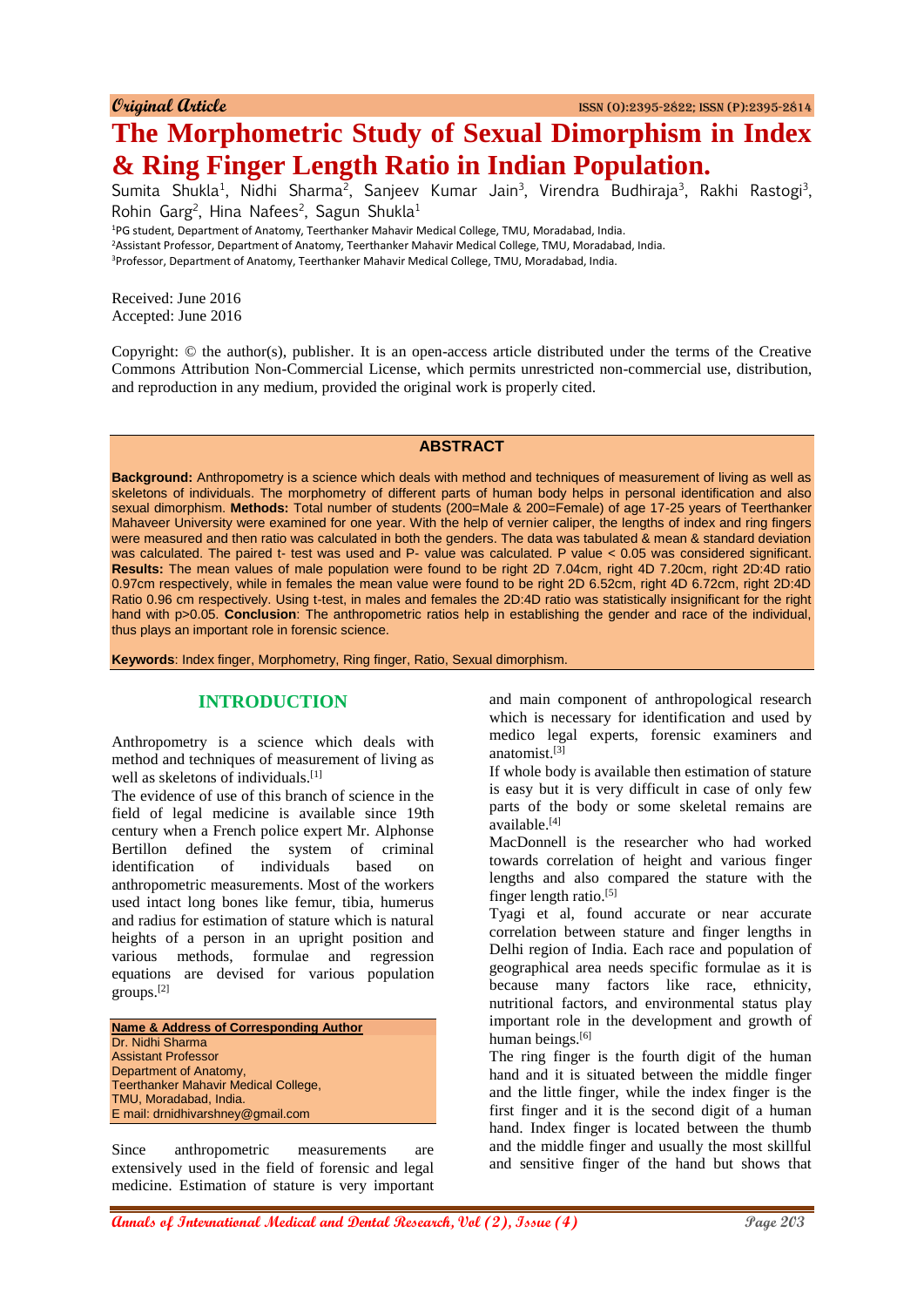#### **Shukla et al; Sexual Dimorphism in Index & Ring Fingers Length Ratio**

males have relatively shorter index finger than the ring finger.[7]

Men with more masculine finger ratios are perceived as being more masculine and dominant by female observer and they tend to perform better in a number of physical activities and sports.[8] A low masculine finger ratio shows a correlation with high testosterone level which is characteristic feature of males, while higher ratio shows that correlation with low testosterone level which is a characteristic feature of females.[9]

In human finger length ratio of the index and ring finger (2D:4D) is a sexually dimorphic trait. The ratio in between index and ring digits length (2D:4D) may correlate with in utero testosterone level because it is sexually dimorphic. The relative length of the digits are set before birth and 2D:4D ratio have been reported to be negatively correlate with testosterone level and positively associate with oestrogen level in adults.<sup>[10]</sup>

The sex differences in 2D:4D ratio is present before birth in human which was ruled out the social influences that affect the digit growth differentiation between two sexes. A somatic sex difference in mammals was related either androgenic Masculinization or effects of sex chromosome.[11]

The study of the index and ring digits ratio and their association with some physical Characteristics of the Ebira tribe of Nageria was carried out to determine the values of digit ratio and their association with other anthropometric variable. Three hundred males and three hundred females in which one hundred males and one hundred females were selected. Males have longer fourth (4D) and shorter second (2D) digit length with lower 2D:4D ratio while females have shorter fourth (4D) and longer second (2D) digit length with higher digit  $ratio.$ <sup>[12]</sup>

# **MATERIALS AND METHODS**

Total number of students (200=Male & 200=Female) of Teethanker Mahaveer University were examined for one year as they were of cosmopolitan origin ranging age (17-25) years. A written consent was obtained by each student in prescribed format.

#### Inclusion Criteria

The criteria for including the individuals from the study was as follows-

- Subject in age group of the 17-25 years.
- Healthy individuals without any deformity or abnormality.
- Willing to participate in study.

# Exclusion Criteria

- Age group below 17 and above 25
- Any type of physical deformity.
- Any type of congenital anomalies.

• Any of the finger injury.

The measurements related to index  $(2D)$  & ring finger (4D) are taken with simple Vernier Calliper to measure the distance. It was measured straight distance from the midpoint of the proximal finger crease to the tip of the finger. Vernier calliper was used to measure the finger length; hand placed on the plane surface, palm of the hand is facing upwards. The dimension is taking three times by the same person and means are taking thus increasing the accuracy of the data. The subject is properly sitting or standing in position. All fingers is fully extended palmar region with digit fully stretched touching a flat hand surface and 2nd and 4th digit adducted with the thumb slightly extended [Figure 1]. The length of index and ring fingers were measured and ratio (2D:4D) was calculated. Statistical Analysis:- The data was tabulated & mean & standard deviation was calculated. The paired t- test was used and P- value was calculated. P value < 0.05 was considered significant.



**Figure 1:** Measurement of ring finger length with the help of sliding caliper

#### **RESULTS**

An observation of the anthropometric association of the index finger (2D) and ring finger (4D) shows a significant difference in both males and females. The mean values of male population were found to be right 2D 7.04cm, right 4D 7.20cm, right 2D:4D ratio 0.97cm respectively, while in females the mean value were found to be right 2D 6.52cm, right 4D 6.72cm, right 2D:4D Ratio 0.96 cm respectively. The mean observation of the ratio of R2D:4D were found to be similar in both sexes. Using t-test, in males and females the 2D:4D ratio was statistically insignificant for the right hand with  $p > 0.05$  [Table 1-3, Figure 2].

**Table 1:-** Descriptive measurement of index and ring finger (right) length in male (cm).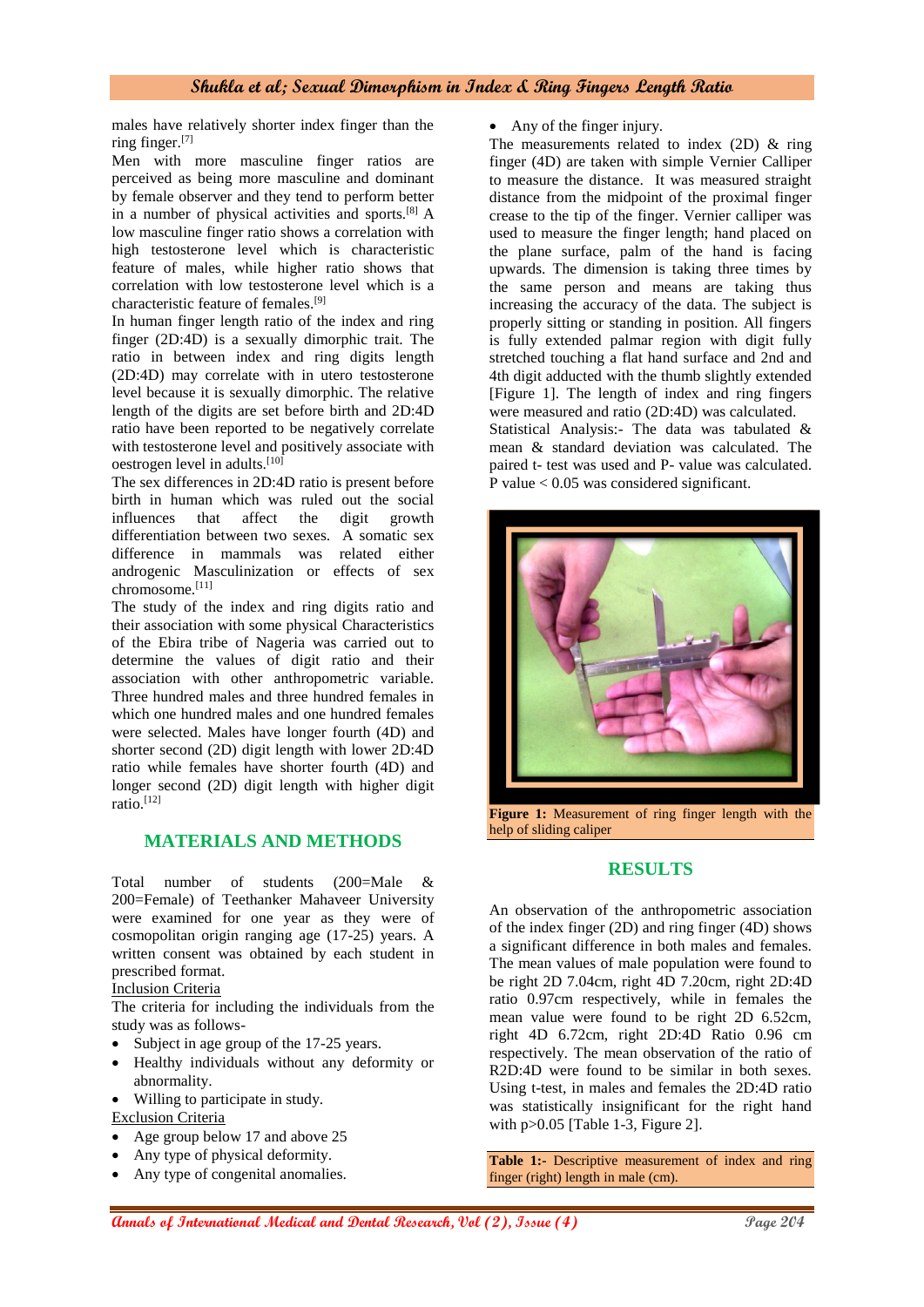# **Shukla et al; Sexual Dimorphism in Index & Ring Fingers Length Ratio**

|                  | Male  |       |  |
|------------------|-------|-------|--|
| <b>Parameter</b> | (R2D) | (R4D) |  |
| Maximum          | 8.2   | 8.3   |  |
| Minimum          | 6     | 6     |  |
| Mean             | 7.04  | 7.20  |  |
| Sd               | 0.470 | 0.47  |  |
| Varience         | 0.22  | 0.22  |  |

**Table 2:**- Descriptive measurement of index and ring finger length (right) in female (cm).

|                   | <b>Female</b> |       |  |  |
|-------------------|---------------|-------|--|--|
| <b>Parameters</b> | (R2D)         | (R4D) |  |  |
| Maximum           | 7.5           | 7.9   |  |  |
| Minimum           | 5.2           | 5.6   |  |  |
| Mean              | 6.52          | 6.72  |  |  |
| Sd                | 0.50          | 0.42  |  |  |
| Varience          | 0.25          | 0.17  |  |  |

Table 3: Comparison of measurement of index & ring finger length in males &females.

| <b>Paramet</b>   | Male |           | <b>Female</b> | $t-$ | $P -$ |                |
|------------------|------|-----------|---------------|------|-------|----------------|
| ers              | Mea  | <b>SD</b> | Mea           | S    | valu  | valu           |
|                  | n    |           | n             | D    | e     | e              |
| R2D              | 7.04 | 0.470     | 6.521         | 0.50 | 7.65  | < 0.05         |
|                  | 9    |           |               | 4    |       | $\frac{1}{26}$ |
| R <sub>4</sub> D | 7.20 | 0.476     | 6.722         | 0.42 | 7.52  | < 0.05         |
|                  |      |           |               | 4    |       | $\frac{1}{26}$ |
| R2D:R4D          | 0.97 | 0.032     | 0.969         | 0.04 | 1.78  | >0.05          |
|                  |      | 3         |               | 1    |       |                |

 $*$ p value < $0.05$ 

# **DISCUSSION**

Determination of finger length ratio (2D:4D) was done in cross section of sample of North India and the results were compared between males and females. According to previous researches, done in the field show that the digit ratio values are consistently reliable in determination of sexual dimorphism and finger length ratio in Indian population.

Krishan et al found statistically significant correlation between stature, index finger length and ring length in right hand. Pearson correlation (r) was higher among males than females. Among males and females correlation coefficient was higher for the index finger length than the ring

finger length.<sup>[13]</sup> According to Brown et al, considerable proportion of normal males have low digit ratios compared to females.<sup>[14]</sup> Burley et al was also shown that males had relatively short second finger than fourth finger.<sup>[15]</sup>



The association of finger length ratio (2D:4D) of Ebira ethnic group of Nigeria with physical traits was done and the results was compared between males and females of adult Ebira people. Many researchers have attempted these measurements but the digit ratio values proved to be consistently reliable in sex dimorphism and it has been demonstrated that a considerable proportion of normal males have low digit ratios compared to the females.<sup>[16]</sup>

The work of Manning et al. shows that the females have longer second digits than fourth digits while males have longer fourth digits than second digits which were associated with height and weight. This accounted for the higher digit ratios in females than in males. The results of the males and females 2D:4D ratios however confirmed that digit ratios  $(2D:4D)$  are sexually dimorphic phenomenon.<sup>[17]</sup>

# **CONCLUSION**

In the present study, total 400 subjects had participated in which males = 200 and females = 200. In male subjects we found that index finger is longer than the female subjects and the length of the ring finger was longer in males than the females. The 2D:4D length ratio in males is greater than in females, which is statistically insignificant.

#### **REFERENCES**

- 1. Singh IP, Bhasin MK. Anthropometry a laboratory manual of biological anthropology. 1968, Delhi: kamal raj Enterprises 1-35.
- 2. Waghmare VKR, Gaikwad RB, Herekar NG. Estimation of the stature from the anthropometric measurement of hand